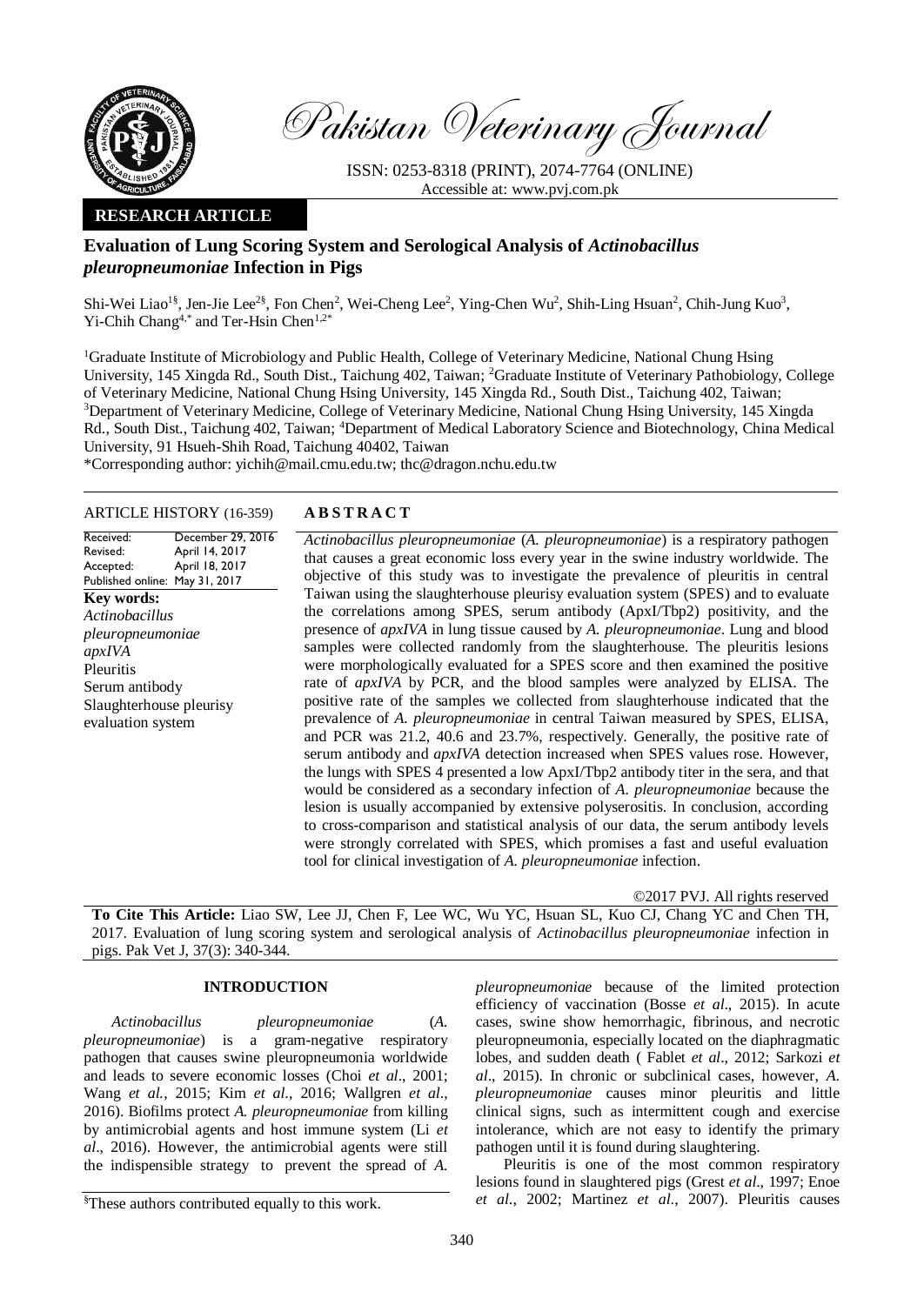intermittent cough and growth retardation, decreasing the daily average weight gain and feed conversion rate (Cleveland-Nielsen *et al*., 2002). In clinical, such losses usually result in a decrease in the quality of the carcass, postpone the production line speed, cause extra trimming time, and increase the risk of pathogen spread (Hurd *et al*., 2008; Jager *et al*., 2012). In order to estimate the severity of lung lesions, the slaughterhouse pleurisy evaluation system (SPES) was developed as a tool to value the severity of pleuritis based on the lesion location and extension range (Dottori, 2007). In particular lesions located on the diaphragmatic lobe were considered to have strong association with *A. pleuropneumoniae* infection (Merialdi *et al*., 2012).

Although many reports have confirmed the relationship between pleuritis and *A. pleuropneumoniae* infection by molecular techniques and serological analysis, these examination processes take a long time to make sure it is the principal organism that caused the pleuritis, since other pathogens might also cause severe pleuropneumonia (Lun *et al*., 2007). In consideration of the difficulty of clinical detection, the aim of this study was to ascertain the prevalence of *A. pleuropneumoniae* in slaughtered pigs in central Taiwan, and to assess the relationship between different diagnostic assays for the clinical investigation of *A. pleuropneumoniae* infection.

## **MATERIALS AND METHODS**

**Ethical statement:** This study did not involve in killing pigs. All samples were collected from carcass of swine after routine slaughter.

**Slaughterhouse and sample selection:** This study was conducted at a private slaughterhouse in Taichung in central Taiwan. The duration of the study was from December 2010 to May 2013. A total of 2,542 lungs were examined in this study. All pigs in this slaughterhouse were from an auction house in the nearby county. Therefore, the source of the pigs was unknown, but believed to represent a great number of herds.

**Lung lesion scoring:** The severity of pleuritis in the pigs was evaluated by using the SPES (Dottori, 2007; Fraile *et al*., 2010; Merialdi *et al*., 2012). An SPES score was obtained on the basis of the location and extent of the pleural adherence as described before (Table 1) (Dottori, 2007). In addition to use the SPES score directly to point out the prevalence of pleuritis, the frequency of lesions with an SPES score≥2 would be considered to be the result of *A. pleuropneumoniae* infection, thus the severity of *A. pleuropneumoniae* infection in the batch could be computed as the *A. pleuropneumoniae* index (APPI): (the percentage of pigs with  $SPES \geq 2$ ) × (the mean SPES score of pigs with SPES≥2).

**Table 1:** Scoring table of SPES

| <b>EXAMPLE 1:</b> SCOTTING CADIL OF STILLS |                                                                                         |  |  |  |  |  |
|--------------------------------------------|-----------------------------------------------------------------------------------------|--|--|--|--|--|
| Score                                      | Lesion characteristics                                                                  |  |  |  |  |  |
| 0                                          | No pleural lesions                                                                      |  |  |  |  |  |
|                                            | Pleural adhesion between cranial and ventral lobes, or<br>ventral and caudal lobes      |  |  |  |  |  |
| 2                                          | Single focal pleural adhesion on unilateral diaphragmatic<br>lobe                       |  |  |  |  |  |
| 3                                          | Focal pleural adhesion on bilateral diaphragmatic lobe or<br>extended unilateral lesion |  |  |  |  |  |
| 4                                          | Bilateral extended pleural adhesion                                                     |  |  |  |  |  |

**Serum sample collection and serological analysis:**  Blood samples were randomly collected from swine pulmonary artery after macroscopic examination and lung scoring. A total of 665 sera were collected from the slaughterhouse and tested for antibodies against *A. pleuropneumoniae* ApxI/Tbp2 using the LSIVET APP SUIS (LSIVet) indirect enzyme-linked immunosorbent assay (ELISA) kit. After incubation, the optical density (OD) of each sample was measured at 405 nm. The OD value was used for calculation of the relative index (IRPC):  $[ (OD<sub>sample</sub> - OD<sub>negative control</sub>) / (OD<sub>positive control</sub> -]$ OD<sub>negative control</sub>)]  $\times$  100. IRPC>60 was taken as a positive result, and IRPC≤20 was recorded as a negative one.

**Lung tissue collection and nested PCR operation:** Lung samples were randomly chosen and collected at the slaughterhouse by slicing down part of the pleuritic lesion containing the pleura and the lung substance under the pleural lesion. One gram of lung tissue was placed in a mortar and homogenized with 1 mL of Hank's balanced salt solution. Tissue debris was removed by a mesh, and the filtrates were used as samples proceeding DNA extraction following the manufacturer's protocol (Genomic DNA Mini Kit, Geneaid). The PCR amplification process was performed as reported previously based on the *A. pleuropneumoniae*-specific gene, *apxIVA* (Schaller *et al*., 2001), with the primers ApxIVA-1L (5′-TGGCACTGACGGTGATGACGGT-3′) and ApxIVA-1R (5′-GGCCATCGACTCAACCAT-3′). Nested PCR was performed with the primary PCR product and *apxIVA*-specific primers APXIVANEST-1L (5′-GGGGACGTAACTCGGTGATT-3′) and APXIVAN EST-1R (5′-GCTCACCAACGTTTGCTCAT-3′). The positive-PCR product was 377 bp in size.

**Statistical analysis:** The SPES scores from the slaughterhouse-collected samples were analyzed using Chi-square or Fischer exact tests to evaluate the association between batches and the percentage of dorsocaudal pleuritis (SPES score≥2). To study the continuous non-normally distributed APPI and seroprevalence data, the Kruskal-Wallis and Dunn's multiple comparison tests were used to assess the batch ranking and *post hoc* analysis. Analysis of Variance (ANOVA) and Chi-square tests were used to find the association between *apxIVA*-positive rate and lung pathology in each batch of lungs.

## **RESULTS**

**The prevalence of pleuritis in central Taiwan:** The surveillance period was from December 2010 to May 2013. A total of 2,542 lungs were examined, and 37.6% (955/2,542) showed pleuritis with an SPES score≥1 and 56.5% (540/955) of them were scored more than 2. The overall percentage of SPES $\geq$ 2 was 21.2% (540/2,542), indicating a severe situation of *A. pleuropneumoniae* infection in the swine industry. The highest three APPI occurred in August, March, and July, whereas the lowest APPI were in November, May, and April (Table 2). The prevalence of pleuritis with an SPES score≥2 in August was significantly higher than November (P<0.05).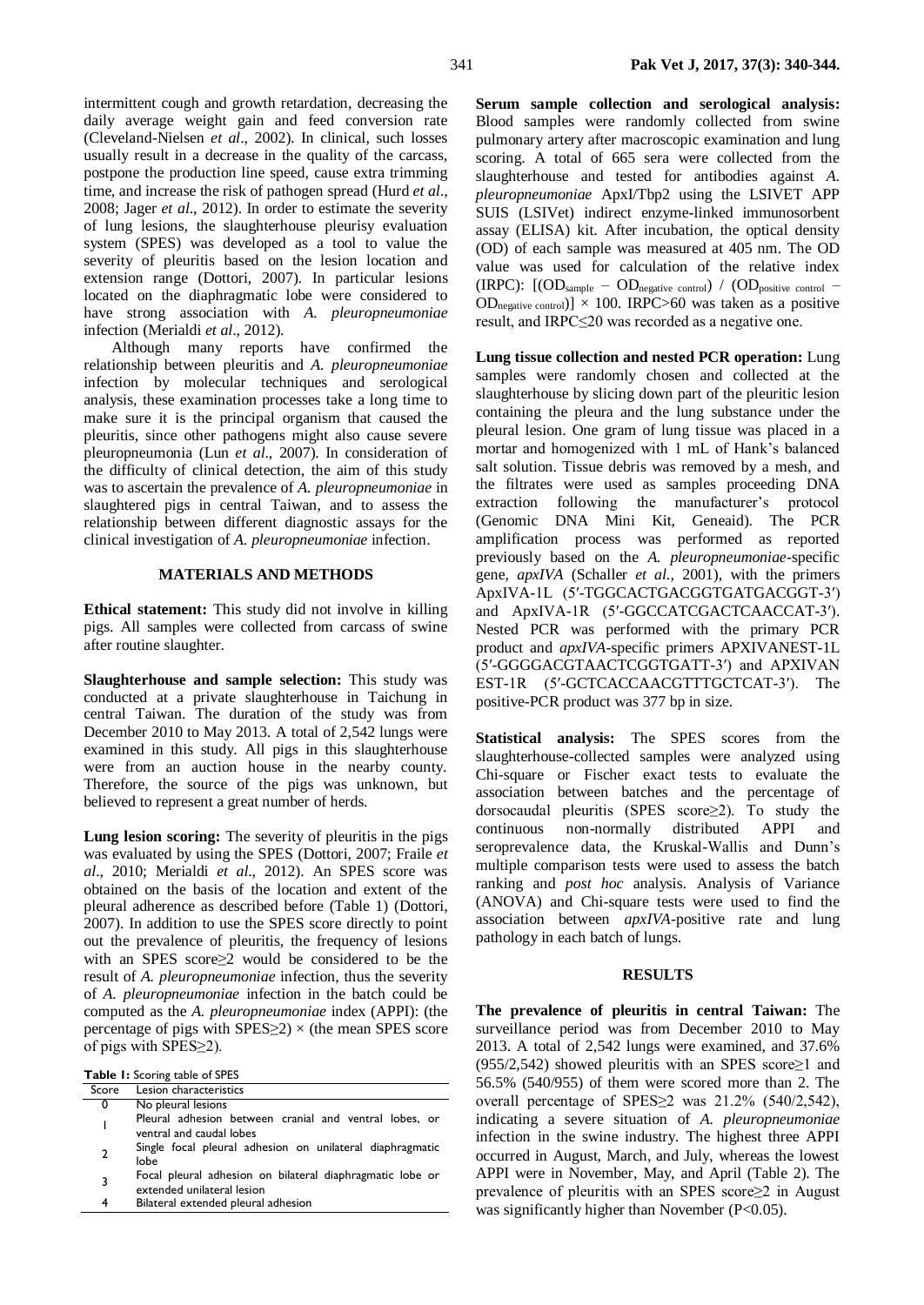**Table 2:** Pleuritis percentage with SPES score and APPI from December 2010 to March 2013

| Month     | Number of | No. of samples (%) in each SPES score |           |           |           |         |            | <b>APPI</b> |
|-----------|-----------|---------------------------------------|-----------|-----------|-----------|---------|------------|-------------|
|           | samples   |                                       |           |           |           |         | $\geq$ 2   |             |
| Jan       | 213       | 123(57.7)                             | 43 (20.2) | 28(13.1)  | 13(6.1)   | 6(2.8)  | 47(22.1)   | 0.56        |
| Feb       | 184       | 103(56.0)                             | 36 (19.6) | 32 (17.4) | 10(5.4)   | 3(1.6)  | 45 (24.5)  | 0.58        |
| Mar       | 205       | 122(59.5)                             | 36 (17.6) | 21(10.2)  | 22(10.7)  | 4(2.0)  | 47 (22.9)  | 0.60        |
| Apr       | 252       | 157 (62.3)                            | 50 (19.8) | 23(9.1)   | 14(5.6)   | 8(3.2)  | 45 (17.9)  | 0.48        |
| May       | 256       | 170 (66.4)                            | 37 (14.5) | 32(12.5)  | 15 (15.9) | 2(0.8)  | 49 (19.1)  | 0.46        |
| Jun       | 203       | 135 (66.5)                            | 22(10.8)  | 25(12.3)  | 16(7.9)   | 5(2.5)  | 46 (22.7)  | 0.58        |
| Jul       | 162       | 102(63.0)                             | 24 (14.8) | 19 (11.7) | 10(6.2)   | 7(4.3)  | 36 (22.2)  | 0.59        |
| Aug       | 103       | 60(58.3)                              | 15(14.6)  | 16 (15.5) | 8(7.8)    | 4(3.9)  | 28 (27.2)  | 0.70        |
| Sep       | 206       | 139 (67.5)                            | 24(11.7)  | 25(12.1)  | 15(7.3)   | 3(1.5)  | 43 (20.9)  | 0.52        |
| Oct       | 201       | 124(61.7)                             | 35 (17.4) | 31(15.4)  | 6(3.0)    | 5(2.5)  | 42 (20.9)  | 0.50        |
| Nov       | 292       | 195 (66.8)                            | 45 (15.4) | 31(10.6)  | 18(6.2)   | 3(1.0)  | 52 (17.8)  | 0.44        |
| Dec       | 265       | 157 (59.2)                            | 48(18.1)  | 30(11.3)  | 26(9.8)   | 4(1.5)  | 60(22.6)   | 0.58        |
| Total (%) | 2,542     | (62.4) 587.                           | 415(16.3) | 313(12.3) | 173 (6.8) | 54(2.1) | 540 (21.2) | 0.54        |

**The correlation between antibody level and SPES score:** The detection of ApxI/Tbp2 antibody is a dependable indication of *A. pleuropneumoniae* infection. In this study, 665 serum samples were evaluated using a commercial ELISA kit that presented the antibody titer as IRPC. The median antibody titer (IRPC) of SPES scores 0 to 4 was 35.9, 53.6, 65.0, 69.1, and 42.6, respectively (Fig. 1 and Table 3). The presence of seropositive by SPES scores 0 to 4 was 28.4% (74/261), 37.8% (54/143), 58.8% (70/119), 59.8% (58/97), and 35.6% (14/45), respectively (Table 3). The rank of IRPC of scores 2 and 3 were significantly higher than score  $0$  (P<0.001). The pigs that were seropositive to A. *pleuropneumoniae* had 2.65 fold higher risk of showing pleuritis (SPES score≥2) than the seronegative pigs (P<0.0001).

**The relationship between SPES score and** *apxIVA* detection: Randomly selected 224 lung tissues were examined for infection of *A. pleuropneumoniae* by nested PCR, and the overall positive rate was 23.7% (53/244). The detection rates of *apxIVA* of groups of SPES score 0 to 4 were 5.9% (4/68), 22.2% (14/63), 33.3% (16/48), 35.1% (13/37), and 34.3% (12/35), respectively (Fig. 2A and Table 3). There was a significant association between SPES score and *apxIVA* detection rate (P<0.0001), indicating lungs with higher SPES scores were usually accompanied by a higher nucleic acid detection rate (Fig. 2B). The risk of pigs suffering from pleuritis (SPES≥2) in the nucleic acid-positive group was 3.98 times higher than the *apxIVA*-undetectable samples (P<0.0001).

**The SPES score was the main factor correlated with the IRPC level:** For the samples with SPES scores of 1 and 2, the IRPC values of *apxIVA*<sup>+</sup> were lower than those for *apxIVA*-samples (Fig. 3). However, when SPES was more than 2, the IRPC values of  $apxIVA$ <sup>+</sup> and  $apxIVA$ <sup>-</sup> gradually became discrepant. Analysis of variance (ANOVA) was used to evaluate the influence of the SPES score and *apxIVA* detection on the IPRC value, and the results indicated that the SPES score was strongly correlated with the serum IRPC value regardless of whether *apxIVA* was detected.

#### **DISCUSSION**

*A. pleuropneumoniae* is a pathogen of high concern in the swine industry around the world. The present work aimed to use three different scoring systems to evaluate the infection of *A. pleuropneumoniae* in central Taiwan

and figure out the correlation among the evaluation systems. According to our investigation in the slaughterhouse, the prevalence of pleuritis was 37.6% (955/2,542) and half of them were diaphragmatic lesions (540/955), indicating the severity of respiratory disease in central Taiwan. Comparing the prevalence to that in other countries, 24% in Denmark, 19% in New Zealand, 20% in Switzerland, and 26.8% in Spain (Stark *et al*., 1998; Cleveland-Nielsen *et al*., 2002; Fraile *et al*., 2010), our results showed that pleuritis is a relatively severe problem in Taiwan.

*A. pleuropneumoniae* may occur in cooperation with some factors such as insufficient ventilation and ages (Maes *et al*., 2001; Gottschalk, 2012; Jager *et al*., 2012). The season may play a role in the incidence of respiratory illness as reported before (Eze *et al*., 2015). In Taiwan, the seasons with the highest incidence of temperature alterations are the summer and winter; we found that the highest APPIs were present in August, March, and July (Table 2), indicating the pigs that went through their growing or finishing period in such weather-unstable seasons had a higher risk to develop pleuritis.

The prevalent serovars differ across countries and areas. There are over 15 different serovars of *A. pleuropneumoniae* were determinate, and the highly virulent serovar 1 was the most prevalent serotype isolated in Taiwan (80%) (Chang *et al*., 2002; Yang *et al*., 2011; Sarkozi *et al*., 2015). In this study, we used specific primers to amplify *apxIVA* gene which is conserved in different serovars instead of *apxI*, *apxII*, and *apxIII* which presented strong interspecific specificity (Seo *et al*., 2013; Zhang *et al*., 2016). The seroprevalence and nucleic acidpositive rate increased in lungs with pleuritis, suggesting that pleural lesions in pigs reflect infection by *A. pleuropneumoniae* prior to slaughter. The IRPC value presented the strongest antibody titer when the lungs were scored for SPES 2 and 3, indicating an evident relationship among *A. pleuropneumoniae* infection, lesion site, and lesion size. When *A. pleuropneumoniae* colonizes the lung tissue and secretes specific toxins, it causes pneumonia or pleuropneumonia, and the intense inflammation also alerts the host immune system to fight against the pathogen and limit the influence of the lesion. If *A. pleuropneumoniae* had been controlled or eliminated by the host immune system, the lesion would be localized instead of being extensive, and the *apxIVA* detection rate would also not be recognized easily because of the low bacteria load in the tissue. However, for the lungs recorded as SPES 4, the reason for the low IRPC value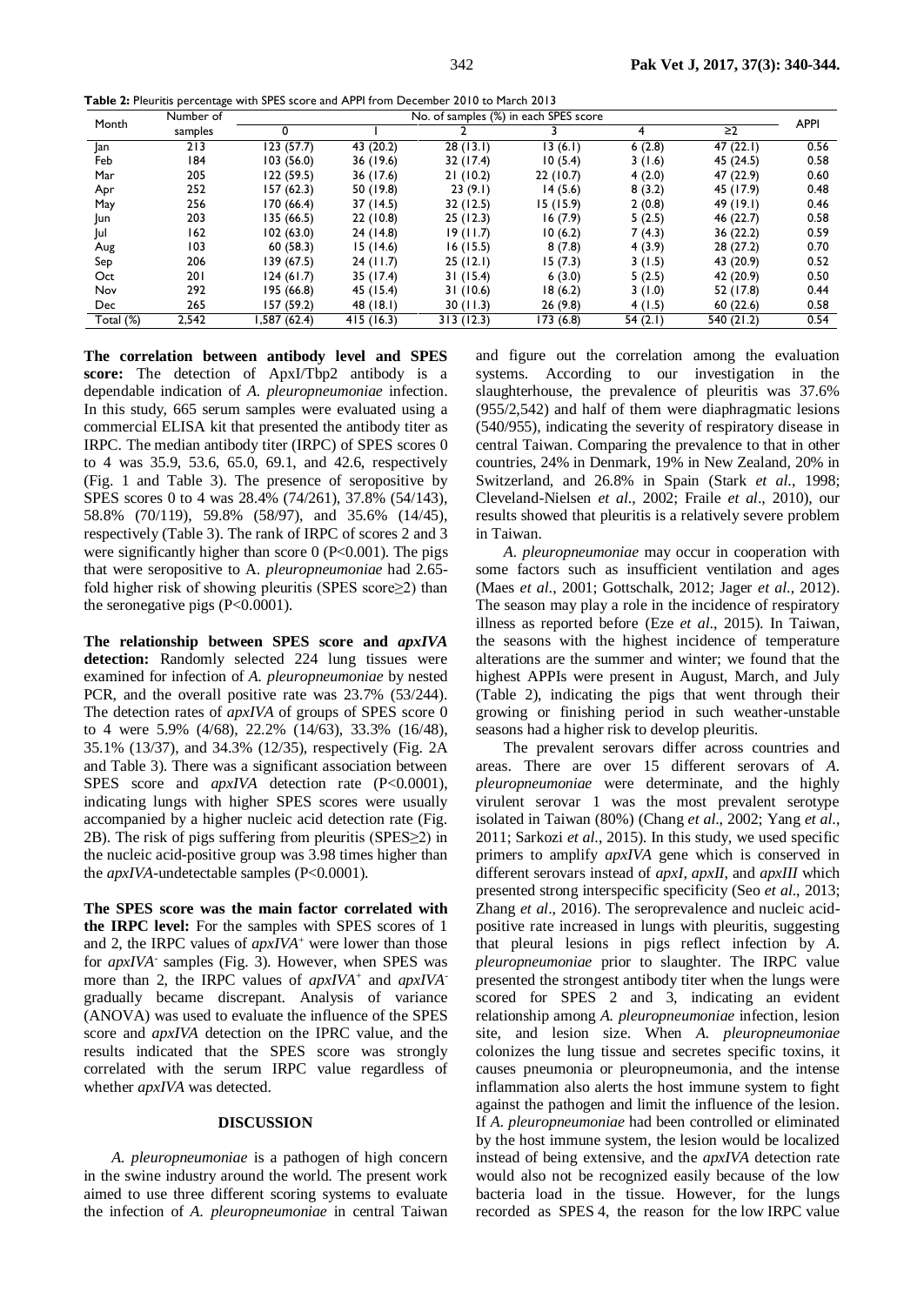

**Fig. 1:** Serum antibodies to ApxI/Tbp2 by corresponding SPES score. Bars indicate the median with the interquartile range (IQ1-IQ3). SPES 0: 35.9 (10.5–66.8), SPES 1: 53.6 (19.8–75.5), SPES 2: 65.0 (32.7–89.2), SPES 3: 69.1 (40.3–91.2), SPES 4: 42.6 (28.2–65.2). Sample number in each SPES group from 0 to 4 is 45, 97, 119, 143, and 261, respectively. \* P<0.05; \*\*\* P<0.001.



**Fig. 2:** *A. pleuropneumoniae* nucleic acid detection. (A) The positive rate of *apxIVA* detection in lung tissue corresponded to the SPES score. The positive rate of each SPES score from 0 to 4 is 5.9%, 22.2%, 33.3%, 35.1%, and 34.3%, respectively. The sample number in each group is 68, 63, 48, 37, and 35, respectively. (B) The composition of SPES scores in *apxIVA*-positive and *apxIVA*-negative groups. The risk of pigs suffering from pleuritis (SPES≥2) in the *apxIVA*-positive group (n=59) was 3.98 times higher than the *apxIVA*-undetectable samples (n=192) (P<0.0001).



**Fig. 3:**.The cross-comparison of IRPC value, SPES score, and *apxIVA*  positivity. The serum IRPC corresponds with the *apxIVA* detection rate and SPES score. However, the main factor that correlated with the IRPC of the samples in each group was the SPES score according to the statistical analysis (ANOVA, P=0.002); SPES score:  $\bullet$ (0),  $\blacksquare(1)$ ,  $\blacktriangle$  (2),  $\blacktriangledown$  (3), ◆(4); n.: number of samples; P/ N: positive/ negative for *apxIVA* detection.

**Table 3:** The results of serological and molecular examination

|                     | <b>SPES</b> score |                     |           |          |        |  |  |  |
|---------------------|-------------------|---------------------|-----------|----------|--------|--|--|--|
|                     |                   |                     |           |          |        |  |  |  |
| ELISA-test          |                   | $(n=261)$ $(n=143)$ | $(n=119)$ | $(n=97)$ | (n=45) |  |  |  |
| Seropositive (%)    | 28.4              | 37.8                | 58.8      | 59.8     | 35.6   |  |  |  |
| Median IRPC         | 35.9              | 53.6                | 65.0      | 69.I     | 42.6   |  |  |  |
| PCR-test            | $(n=68)$          | $(n=63)$            | $(n=48)$  | $(n=37)$ | (n=35) |  |  |  |
| apxIVA-positive (%) | 5.9               | วว ว                | 33.3      | 35 I     | 34.3   |  |  |  |

but a parallel *apxIVA* detection rate was suggested as the influence of other pathogens. The lungs scored for SPES 4 were usually accompanied by adhesive pericarditis or polyserositis, which might be caused by other organisms such as *Streptococcus suis*, *Mycoplasma hyorhinis*, or *Haemophilus parasuis* (Kang *et al*., 2012; Palzer *et al*., 2016). In the sampling process, we preferred to collect the pleuritic lesion under the pleura and checked for the presence of *A. pleuropneumoniae*, which might be the consequence of a secondary infection but not the principal reason for the severe and massive pleuropneumonia. Moreover, massive pleuritis caused by severe pneumonia might be fatal and not usually be seen in the slaughterhouse. Therefore, the further study should be done to identify the significance of SPES 4 affects APPI.

**Conclusions:** The average prevalence of *A. pleuropneumoniae* in central Taiwan measured by SPES, ELISA, and PCR was 21.2%, 40.6%, and 23.7%, respectively. According to the cross-comparison and statistical analysis of our data, the serum IRPC was especially strongly correlated with the SPES. When pigs are infected by *A. pleuropneumoniae* during the growing or finishing period, the host immune system is activated and produces specific antibodies to get rid of the pathogen, and both antibody and lesion can persist for a period of time even after the pathogen is under control of the host immune system. Our study identified a significant correlation between SPES and *A. pleuropneumoniae* infection, providing a convenient and useful evaluation pattern for the clinical *A. pleuropneumoniae* study.

**Authors contribution:** YCC and THC conceived and supervised this research. SWL and JJL designed, operated the experiments and drafted the manuscript. FC, WCL, and YCW assisted in tissue sample collection. SLH and CJK helped in data analysis.

#### **REFERENCES**

- Bosse JT, Walker S, Atherton T, *et al*., 2015. Identification of dfrA14 in two distince plasmids conferring trimethoprim resistance in *Actinobacillus pleuropneumoniae*. J Antimicrob Chemother 70:2217- 22.
- Chang CF, Yeh TM, Chou CC, *et al*., 2002. Antimicrobial susceptibility and plasmid analysis of *Actinobacillus pleuropneumoniae* isolated in Taiwan. Vet Microbiol 84:169-77.
- Choi C, Kwon D, Min K, *et al*., 2001. Detection and localization of ApxI, II and -III genes of *Actinobacillus pleuropneumoniae* in natural porcine pleuropneumonia in natural porcine pleuropneumonia by in situ hybridization. Vet Pathol 38:390-5.
- Cleveland-Nielsen A, Nielsen EO and Ersboll AK, 2002. Chronic pleuritis in Danish slaughter pig herds. Prev Vet Med 55:121-35.
- Dottori M, Nigrelli AD, Bonilauri P, *et al*., 2007. Proposal for a new grading system for pleuritis at slaughterhouse. The S.P.E.S. (Slaughterhouse Pleuritis Evaluation System) grid. Large Anim Rev 13:161-5.
- Enoe C, Mousing J, Schirmer AL, *et al*., 2002. Infectious and rearingsystem related risk factors for chronic pleuritis in slaughter pigs. Prev Vet Med 54:337-49.